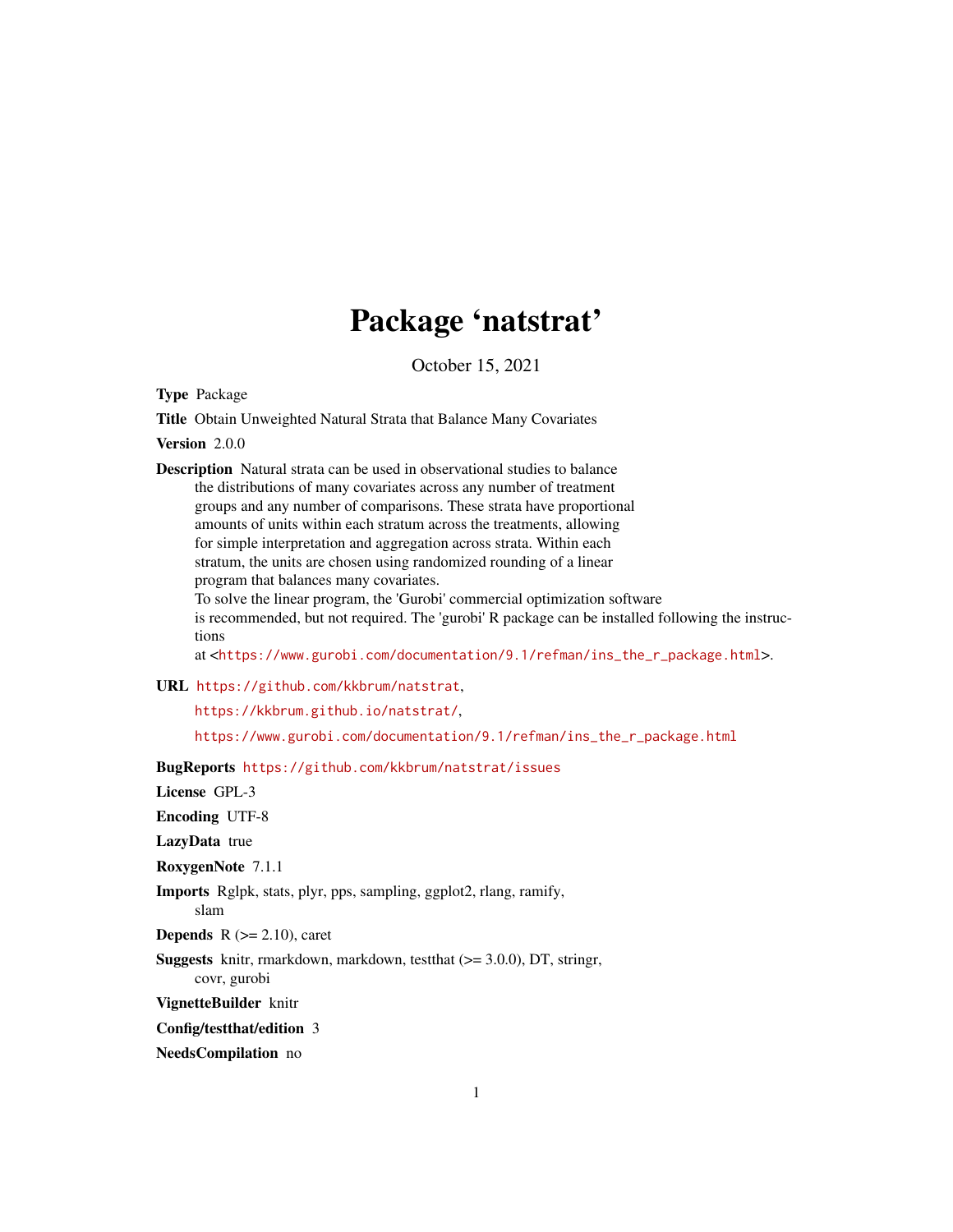<span id="page-1-0"></span>Author Katherine Brumberg [aut, cre] Maintainer Katherine Brumberg <kbrum@wharton.upenn.edu> Repository CRAN Date/Publication 2021-10-15 09:10:02 UTC

## R topics documented:

<span id="page-1-1"></span>check\_balance *Check covariate balance of the control and treated groups*

#### Description

Reports standardized differences in means between the treated and control group before and after choosing a subset of controls. These differences are reported both across strata and within strata. This function can also generate love plots of the same quantities.

#### Usage

```
check_balance(
  z,
 X,
  st,
  selected,
  treated = 1,
  control = 0,denom_variance = "treated",
 plot = FALSE,
 message = TRUE
)
```
#### Arguments

|   | a factor with the ith entry equal to the treatment of unit i.               |
|---|-----------------------------------------------------------------------------|
| X | a data frame containing the covariates in the columns over which balance is |
|   | desired. The number of rows should equal the length of z.                   |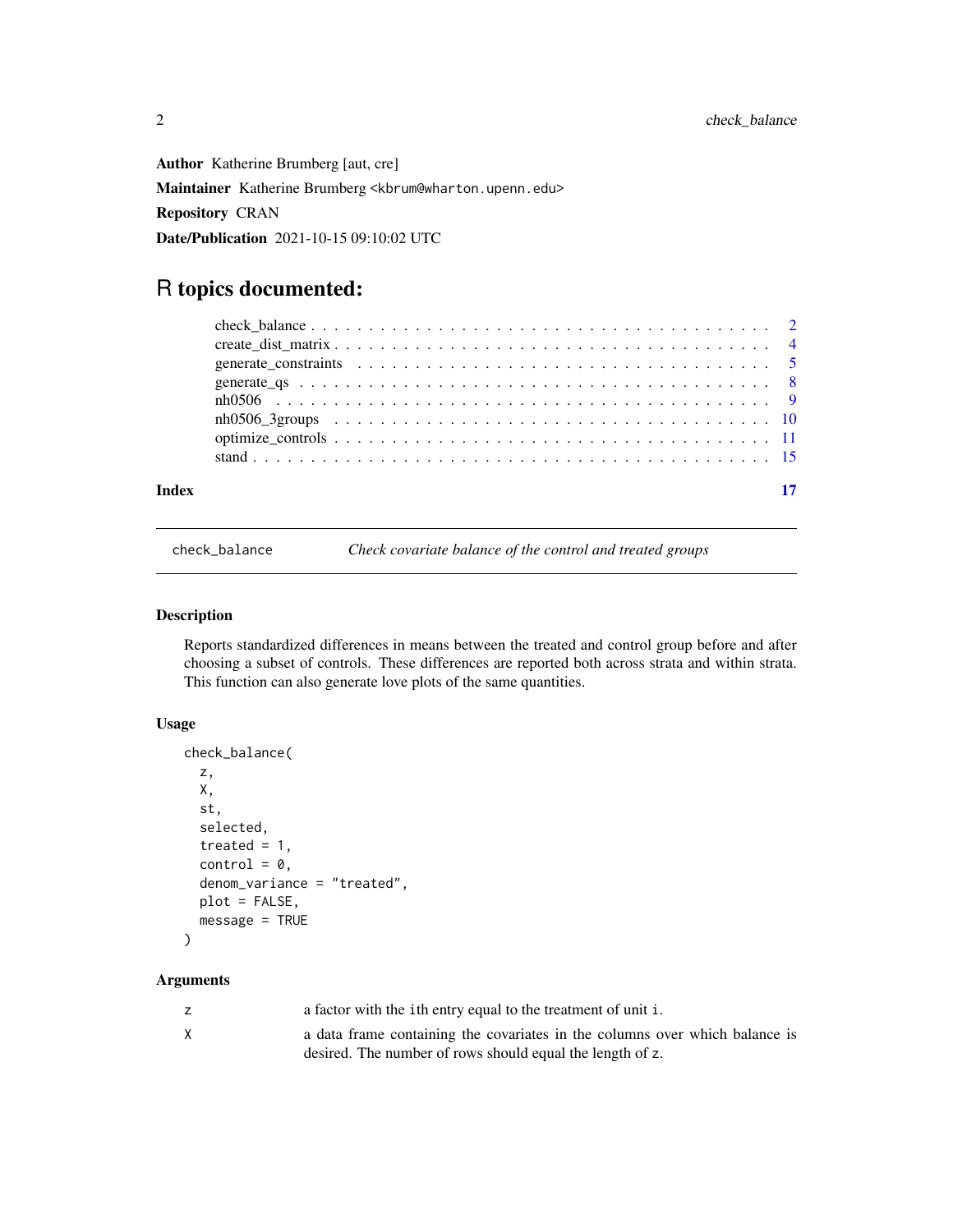<span id="page-2-0"></span>

| st       | a stratum vector with the ith entry equal to the stratum of unit i. This should<br>have the same order of units and length as z.                                                                                                                                                                                                                                              |
|----------|-------------------------------------------------------------------------------------------------------------------------------------------------------------------------------------------------------------------------------------------------------------------------------------------------------------------------------------------------------------------------------|
| selected | a boolean vector including whether each unit was selected as part of the treated<br>and control groups for analysis. Should be the same length as z and typically<br>comes from the results of optimize_controls().                                                                                                                                                           |
| treated  | which treatment value should be considered the treated units. This must be one<br>of the values of z.                                                                                                                                                                                                                                                                         |
| control  | which treatment value should be considered the control units. This must be one<br>of the values of z.                                                                                                                                                                                                                                                                         |
|          | denom variance character stating what variance to use in the standardization: either the de-<br>fault "treated", meaning the standardization will use the treated variance (across<br>all strata), where the treated group is declared in the treated argument, or<br>"pooled", meaning the standardization will use the average of the variances of<br>each treatment group. |
| plot     | a boolean denoting whether to generate love plots for the standardized differ-<br>ences.                                                                                                                                                                                                                                                                                      |
| message  | a boolean denoting whether to print a message about the level of balance achieved                                                                                                                                                                                                                                                                                             |

#### Value

List containing:

- sd\_across matrix with one row per covariate and two columns: one for the standardized difference before a subset of controls were selected and one for after.
- sd\_strata matrix similar to sd\_across, but with separate standardized differences for each stratum for each covariate.
- sd\_strata\_avg matrix similar to sd\_across, but taking the average of the standardized differences within the strata, weighted by stratum size.
- plot\_across ggplot object plotting sd\_across, only exists if plot = TRUE.
- plot\_strata a named list of ggplot objects plotting sd\_strata, one for each stratum, only exists if plot = TRUE.
- plot\_strata\_avg ggplot object plotting sd\_strata\_avg, only exists if plot = TRUE.
- plot\_pair ggplot object with two facets displaying sd\_across and sd\_strata\_avg with one yaxis, only exists if plot = TRUE.

#### Examples

```
data('nh0506')
# Create strata
age_cat <- cut(nh0506$age,
              breaks = c(19, 39, 50, 85),
              labels = c('< 40 years', '40 - 50 years', '> 50 years'))
strata <- age_cat : nh0506$sex
```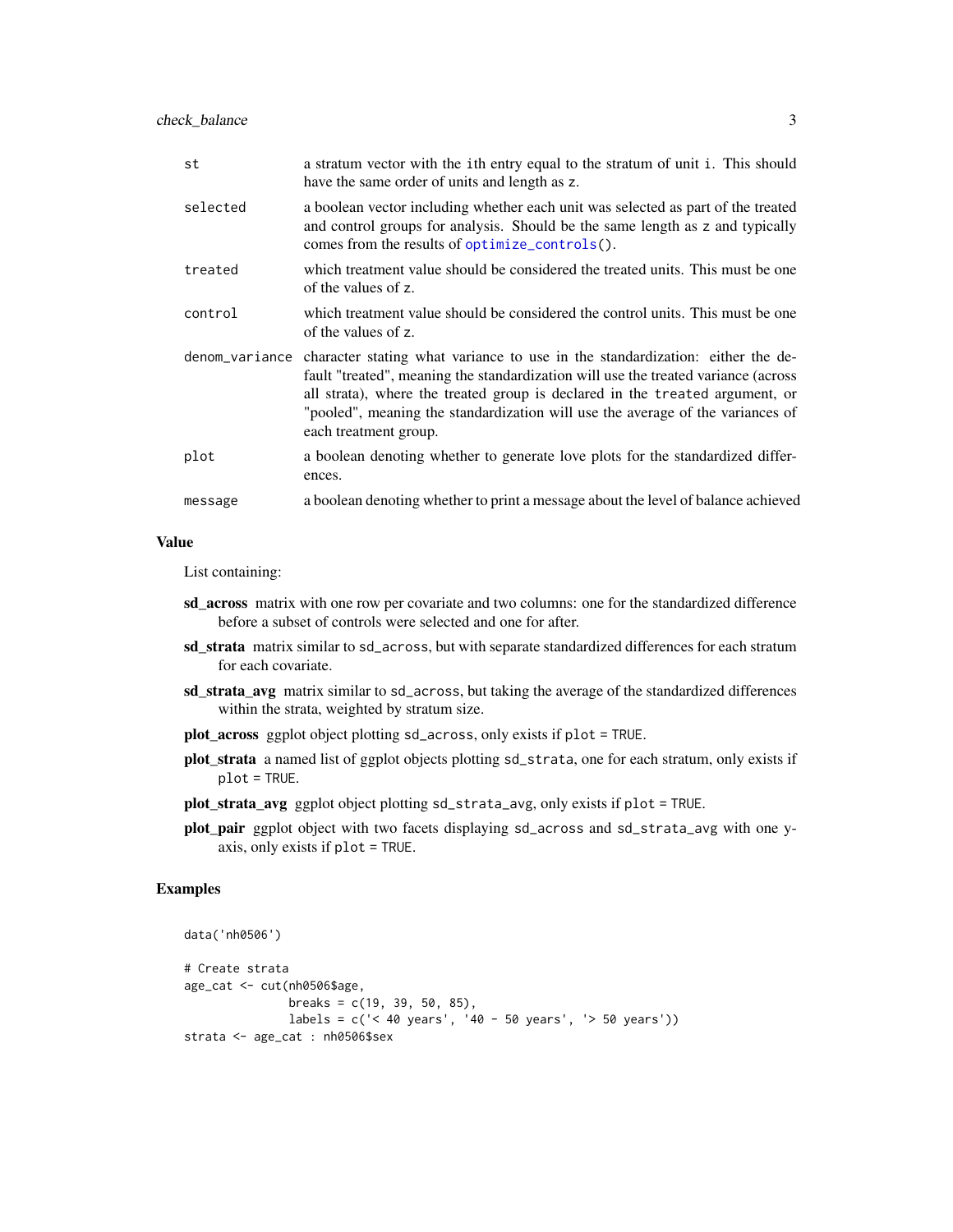```
# Balance age, race, education, poverty ratio, and bmi both across and within the levels of strata
constraints <- generate_constraints(
             balance_formulas = list(age + race + education + povertyr + bmi \sim 1 + strata),
                 z = nh0506$z,
                 data = nh0506)# Choose one control for every treated unit in each stratum,
# balancing the covariates as described by the constraints
results <- optimize_controls(z = nh0506$z,
                             X = constraints$X,
                             st = strata,
                             importances = constraints$importances,
                             ratio = 1)
cov_data <- nh0506[, c('sex', 'age', 'race', 'education', 'povertyr', 'bmi')]
# Check balance
stand_diffs <- check_balance(z = nh0506$z,
                             X = cov_data,st = strata,
                             selected = results$selected,
                             plot = TRUE)
```
create\_dist\_matrix *Create matrix of distances between strata*

#### Description

Create a distance matrix between strata levels created from the interactions of factors. Used as input to [generate\\_qs\(](#page-7-1)).

#### Usage

```
create_dist_matrix(...)
```
#### **Arguments**

... any number of matrices that contain the distances between levels of a single stratifying factor. These should have both column and row names which correspond to the levels of the stratifying factor.

#### Value

Matrix containing the distances between all levels of the factor of all interactions between the inputted factors. The row and column names correspond to the levels of the strata, formed by combining the level name of each stratifying factor separated with ":".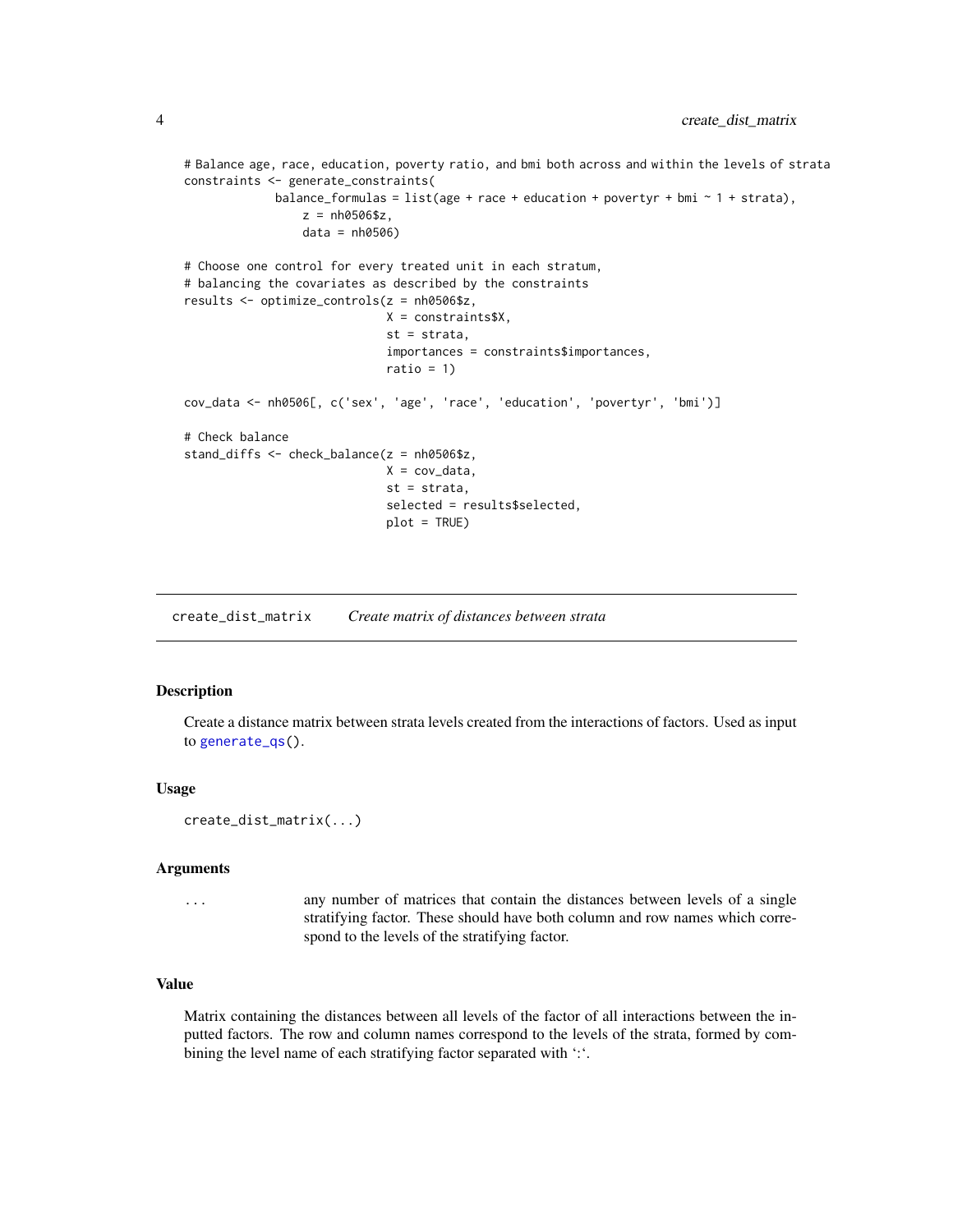<span id="page-4-0"></span>generate\_constraints 5

#### Examples

```
data('nh0506')
age_cat <- cut(nh0506$age,
               breaks = c(19, 39, 50, 85),
               labels = c('< 40 years', '40 - 50 years', '> 50 years'))
age\_dist \leq maxrix(data = c(0, 1, 2, 1, 0, 1, 2, 1, 0),nrow = 3,
                   byrow = TRUE,
                   dimnames = list(levels(age_cat), levels(age_cat)))
sex\_dist \leq \text{matrix(data = } c(0, 1, 1, 0),nrow = 2,
                   dimnames = list(levels(nh0506$sex), levels(nh0506$sex)))
strata_dist <- create_dist_matrix(age_dist, sex_dist)
```
<span id="page-4-1"></span>generate\_constraints *Generate constraints to encourage covariate balance*

#### Description

This function generates constraints that encourage covariate balance as specified. The main inputs are formula like objects, where the left hand side indicates the covariate to be balanced and the right hand side indicates the groups within which to balance. The constraints are weighted and standardized by [stand\(](#page-14-1)) to be used in [optimize\\_controls\(](#page-10-1)). Missingness indicators can also be added and weighted for any covariate that has NA values.

#### Usage

```
generate_constraints(
 balance_formulas,
  z,
  data,
  default_rhs = NULL,
 weight_by_size = 0,
  denom_variance = "treated",
  treated = 1,
  autogen_missing = 50
)
```
#### Arguments

balance\_formulas

a list of formulas where the left hand side represents the covariate to be balanced, and the terms on the right hand side represent the populations within which the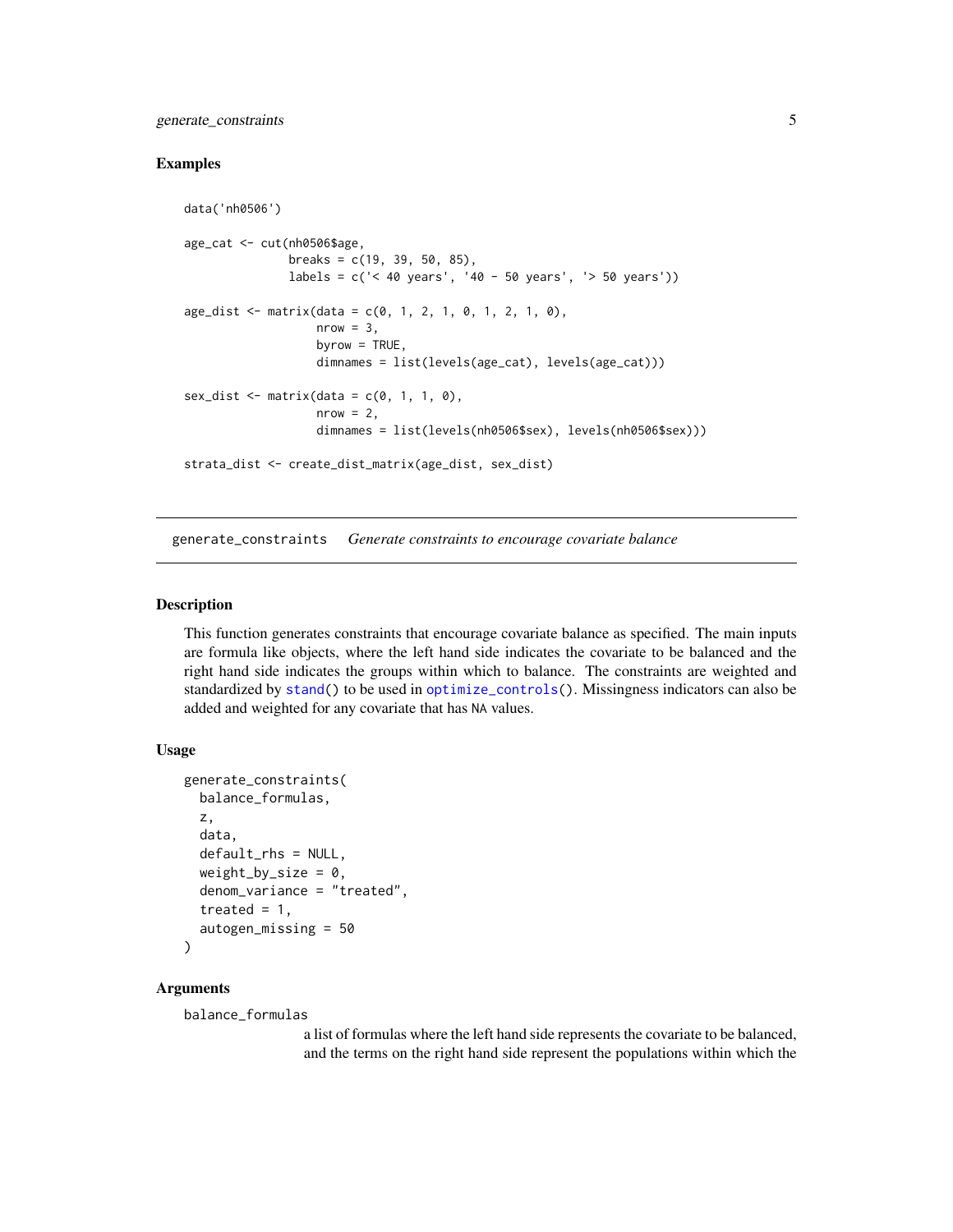covariate should be balanced. More information can be found in the details below.

z a factor with the ith entry equal to the treatment of unit i.

- data a data frame containing the relevant covariates in the columns. The number of rows should equal the length of treated.
- default\_rhs the list of balance\_formulas can also contain entries that are just the character corresponding to a covariate to balance. If so, the covariate will be balanced according to default\_rhs.
- weight\_by\_size numeric between 0 and 1 stating how to adjust constraints for the size of the population they represent. Default is 0, meaning imbalance within populations is viewed in absolute terms, not relative to the population size. The program may thus prioritize balancing the covariate in larger populations compared to smaller populations. A value of 1 means that imbalance will be measured relative to the population's size, not in absolute terms, implying that it is equally important to balance in every population.
- denom\_variance character stating what variance to use in the standardization: either the default "treated", meaning the standardization will use the treated variance (across all strata), where the treated group is declared in the treated argument, or "pooled", meaning the standardization will use the average of the variances of each treatment group.
- treated which treatment value should be considered the treated group. This must be one of the values of z. This is used if denom\_variance = "treated" for calculating the variance to use in the standardization or if we ight\_by\_size  $> 0$  to determine which treatment group to use to calculate population sizes.

autogen\_missing

whether to automatically generate missingness constraints and how heavily to prioritize them. Should be a numeric or NULL. NULL indicates that constraints to balance the rate of missingness (denoted by NAs in data) should not be automatically generated. Note that this is not recommended unless the user has already accounted for missing values. If not NULL, autogen\_missing should be a numeric stating how heavily to prioritize generated missingness constraints over covariate constraints. The default is 50.

#### Value

A list with two named components:

- X a matrix with constraints as columns and the same number of rows as the inputs. The column names provide information about the constraints, including the covariate names and the factor and level to which it pertains.
- importances a named vector with names corresponding to the constraint names and values corresponding to how heavily that constraint should be prioritized, based on the information provided through balance\_formulas, weight\_by\_size, and autogen\_missing.

#### Details

The balance\_formulas argument can include formulas beyond those interpreted by R to be formulas. Their interpretation is also different, as explained below: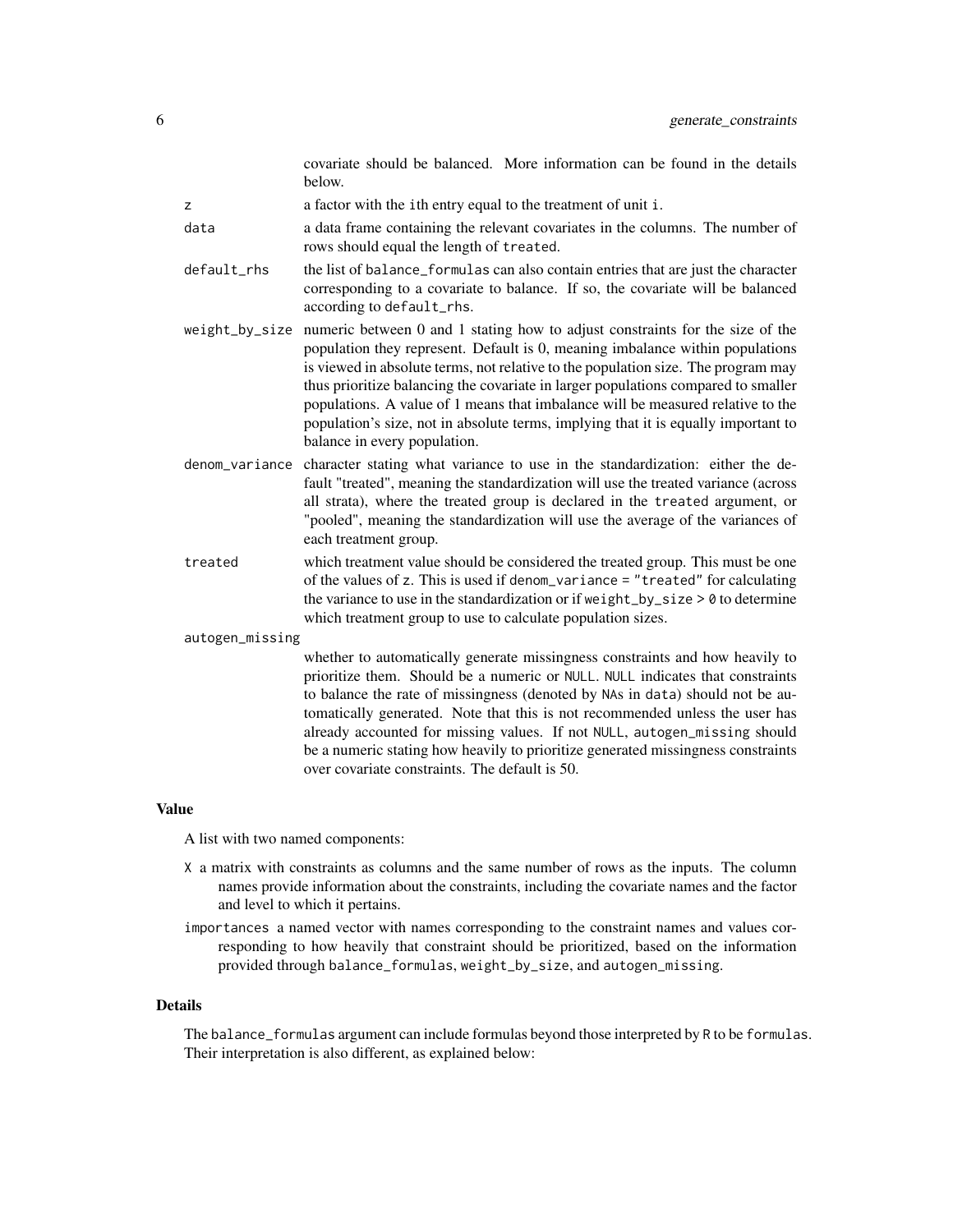- Left hand side The left hand side of the formula contains the covariate to be balanced. It can also be the sum of multiple covariates, in which case each term will be balanced individually according to the right hand side. Additionally, '.' on the left hand side will designate that all covariates in data should be balanced according to the designated or default right hand side (as usual, terms may be subtracted to remove them).
- Right hand side The right hand side should be the sum of factor, character, or boolean variables. The covariate of the left hand side will be balanced within each level of each term on the right hand side. The right hand side can also contain '.', meaning the covariate will be balanced across all levels of all categorical, character, or boolean variables found in data (as usual, terms may be subtracted to remove them). In the most common case, the user will have one term on the right hand side consisting of the strata within which balance in desired.
- Coefficients The formulas can contain coefficients specifying how much to weight a certain set of constraints. Coefficients of the left hand side terms will weight all constraints generated for that covariate, and coefficients of the right hand side will weight the constraints generated for each level of that term.
- Intercept The intercept term, 1, is automatically included on the right hand side of the formula, and designates that the covariate of the left hand side will be balanced across all control units. You may enter a different numeric  $> 0$  that will signify how much to weight the constraint, or you may enter "- 1" or "+ 0" to remove the intercept and its associated constraint, as per usual.

#### Examples

```
data('nh0506')
# Create strata
age_cat <- cut(nh0506$age,
               breaks = c(19, 39, 50, 85),
               labels = c('< 40 years', '40 - 50 years', '> 50 years'))
strata <- age_cat : nh0506$sex
# Balance age, race, education, poverty ratio, and bmi both across and within the levels of strata
constraints <- generate_constraints(
             balance_formulas = list(age + race + education + povertyr + bmi \sim 1 + strata),
                 z = nh0506$z,
                 data = nh0506)# Balance age and race both across and within the levels of strata,
# with balance for race being prioritized twice as much as for age,
# and balance across strata prioritized twice as much as within.
# Balance education across and within strata,
# with balance within strata prioritized twice as much as across.
# Balance poverty ratio and bmi only within the levels of strata,
# as specified in the default_rhs argument
constraints <- generate_constraints(
                 balance_formulas = list(age + 2 * race \sim 2 + strata,
                                          education \sim 1 + 2 \star strata,
                                          'povertyr',
                                          'bmi'),
                 z = nh0506$z,
                 data = nh0506,
```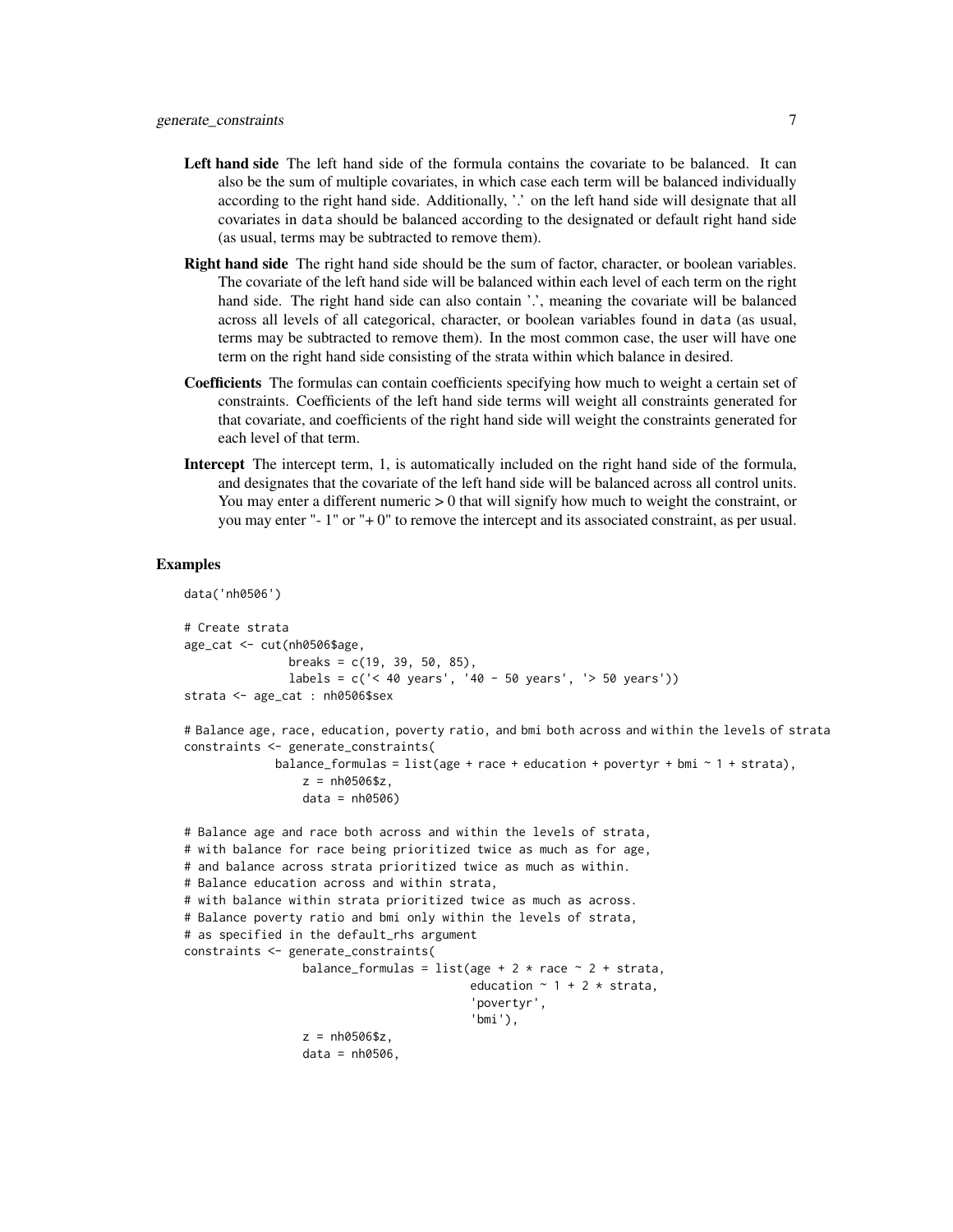$default_{rhs} = '0 + strata')$ 

<span id="page-7-1"></span><span id="page-7-0"></span>generate\_qs *Calculate desired number of controls per stratum*

### Description

Figure out how many units to take from each stratum when some strata are deficient. The result should be used as an input to [optimize\\_controls\(](#page-10-1)).

### Usage

```
generate_qs(
 z,
 st,
 ratio,
  treated = 1,
 max_ratio = NULL,
 max\_extra_s = 5,
 strata_dist = NULL
)
```
#### Arguments

| z           | a factor with the ith entry equal to the treatment of unit i.                                                                                                                                                                                                                                                                                                                                                                                                                                                                                                                                                                                  |
|-------------|------------------------------------------------------------------------------------------------------------------------------------------------------------------------------------------------------------------------------------------------------------------------------------------------------------------------------------------------------------------------------------------------------------------------------------------------------------------------------------------------------------------------------------------------------------------------------------------------------------------------------------------------|
| st          | a stratum vector with the ith entry equal to the stratum of unit i. This should<br>have the same order of units and length as z.                                                                                                                                                                                                                                                                                                                                                                                                                                                                                                               |
| ratio       | a numeric or vector specifying the desired ratio of controls to 'treated' in each<br>stratum. If there is one control group and all treated units should be included,<br>this can be a numeric. Otherwise, this should be a vector with one entry per<br>treatment group, in the same order as the levels of z, including the treated level.<br>If NULL, q_s should be specified.                                                                                                                                                                                                                                                              |
| treated     | which treatment value should be considered the treated units. This must be one<br>of the values of z.                                                                                                                                                                                                                                                                                                                                                                                                                                                                                                                                          |
| max_ratio   | a numeric or vector specifying the maximum ratio to allow in a stratum to<br>achieve the overall ratio specified. If NULL, it is set by default to 1.1 times<br>the desired ratio. To have no maximum ratio, set this to Inf.                                                                                                                                                                                                                                                                                                                                                                                                                  |
| max_extra_s | single numeric or named vector or matrix with values corresponding to the maxi-<br>mum desired number of extra controls to be chosen from each stratum to achieve<br>the overall ratio specified. If this is a vector, the names should correspond to<br>the stratum values from st. If there are more than two treatment levels, this<br>should be a matrix with one row per treatment level, in the same order as the<br>levels of z. The default is 5 for each stratum in each treatment group. To have<br>no maximum, set this to Inf. If both max_ratio and max_s are specified, the<br>maximum of the two will be used for each stratum. |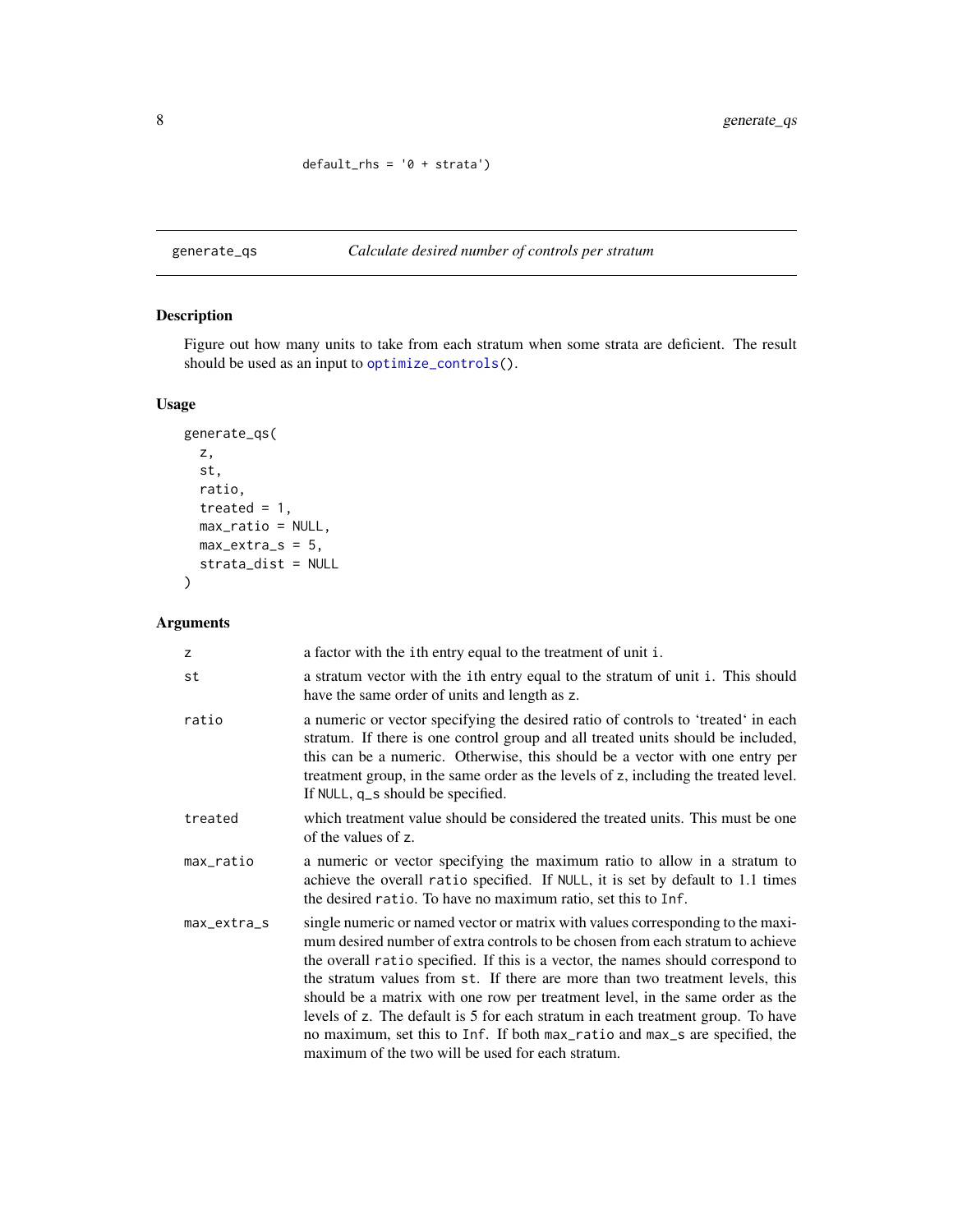#### <span id="page-8-0"></span>nh0506 9

strata\_dist matrix with both row and column names with names corresponding to the stratum values from st and entries corresponding to the distance associated with taking a control from the stratum associated with the row when the desired stratum is the one associated with the column. Lower distance values are more desirable replacements. Typically the diagonal should be 0, meaning there is no penalty for choosing a unit from the correct stratum.

#### Value

A named vector stating how many controls to take from each stratum.

nh0506 *Homocysteine and smoking example data*

#### **Description**

NHANES 2005-2006 data on smoking and homocysteine levels in adults.

#### Usage

nh0506

#### Format

A data frame with 2928 rows and 11 variables:

SEQN NHANES identification number.

**z** smoking status treatment indicator:  $1 =$  daily smoker,  $0 =$  never smoker.

sex factor with levels "Male" and "Female".

age age in years, 20-85, with 85 recorded for everyone >= 85 years.

- race factor with levels "Mexican American", "Other Hispanic", "Non-Hispanic White", "Non-Hispanic Black", and "Other Race - Including Multi-Racial".
- education factor with levels "< Grade 9", "9-11th grade", "High school grad/GED", "Some college or AA degree", "College graduate or above".

povertyr ratio of family income to the poverty level, capped at 5 times poverty, has missing entries. bmi BMI (body mass index), has missing entries.

cigsperday30 cigarettes smoked per day, 0 for never smokers.

cotinine blood cotinine level, a biomarker of recent exposure to tobacco.

homocysteine homocysteine level.

#### Details

The code used to generate this data is documented in the source version of this package under 'dataraw/'. This data is composed of adults aged at least 20 years. Individuals who have smoked at least 100 cigarettes but do not now smoke at least 10 cigarettes daily are excluded. Individuals with missing homocysteine values, cotinine values, or smoking information are excluded. After filtering for all these criteria, one individual with unknown education remains and is also excluded. Missing values remain in the poverty ratio and bmi covariates.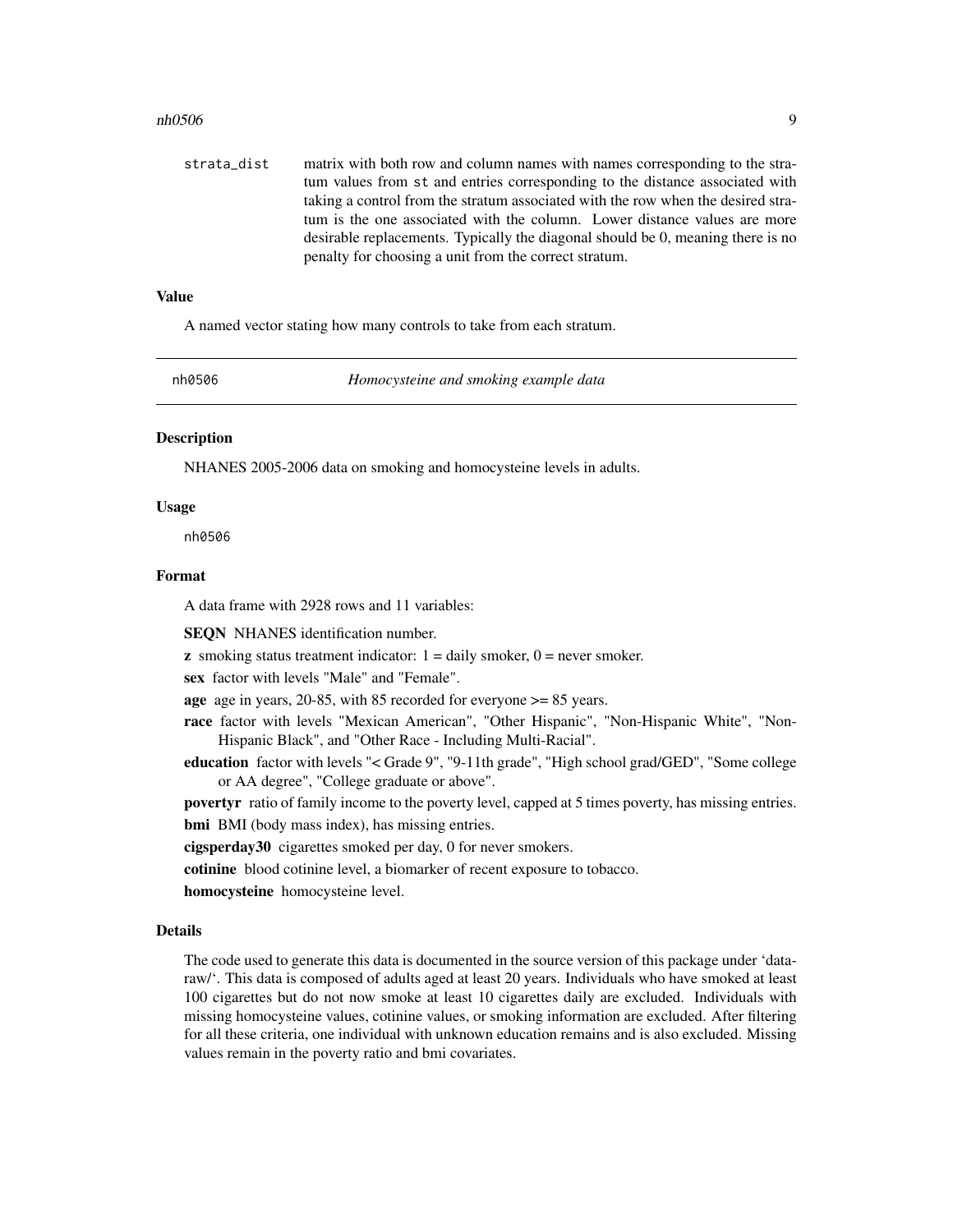#### Source

<https://wwwn.cdc.gov/nchs/nhanes/ContinuousNhanes/Default.aspx?BeginYear=2005>

#### Examples

data('nh0506')

nh0506\_3groups *Homocysteine and smoking example data with multiple control groups*

#### Description

NHANES 2005-2006 data on smoking and homocysteine levels in adults, comparing daily smokers to never smokers and occasional smokers.

#### Usage

nh0506\_3groups

#### Format

A data frame with 4457 rows and 11 variables:

SEQN NHANES identification number.

**z** smoking status treatment factor:  $0 =$  never smoker,  $1 =$  some smoking,  $2 =$  daily smoker.

sex factor with levels "Male" and "Female".

age age in years, 20-85, with 85 recorded for everyone >= 85 years.

- race factor with levels "Mexican American", "Other Hispanic", "Non-Hispanic White", "Non-Hispanic Black", and "Other Race - Including Multi-Racial".
- education factor with levels "< Grade 9", "9-11th grade", "High school grad/GED", "Some college or AA degree", "College graduate or above".

povertyr ratio of family income to the poverty level, capped at 5 times poverty, has missing entries.

bmi BMI (body mass index), has missing entries.

cigsperday30 cigarettes smoked per day, 0 for never smokers.

cotinine blood cotinine level, a biomarker of recent exposure to tobacco.

homocysteine homocysteine level.

#### Details

The code used to generate this data is documented in the source version of this package under 'dataraw/'. This data is composed of adults aged at least 20 years. Individuals who have smoked at least 100 cigarettes but do not now smoke at least 10 cigarettes daily are excluded. Individuals with missing homocysteine values, cotinine values, or smoking information are excluded. After filtering for all these criteria, five individuals with unknown education remain and are also excluded. Missing values remain in the poverty ratio and bmi covariates.

<span id="page-9-0"></span>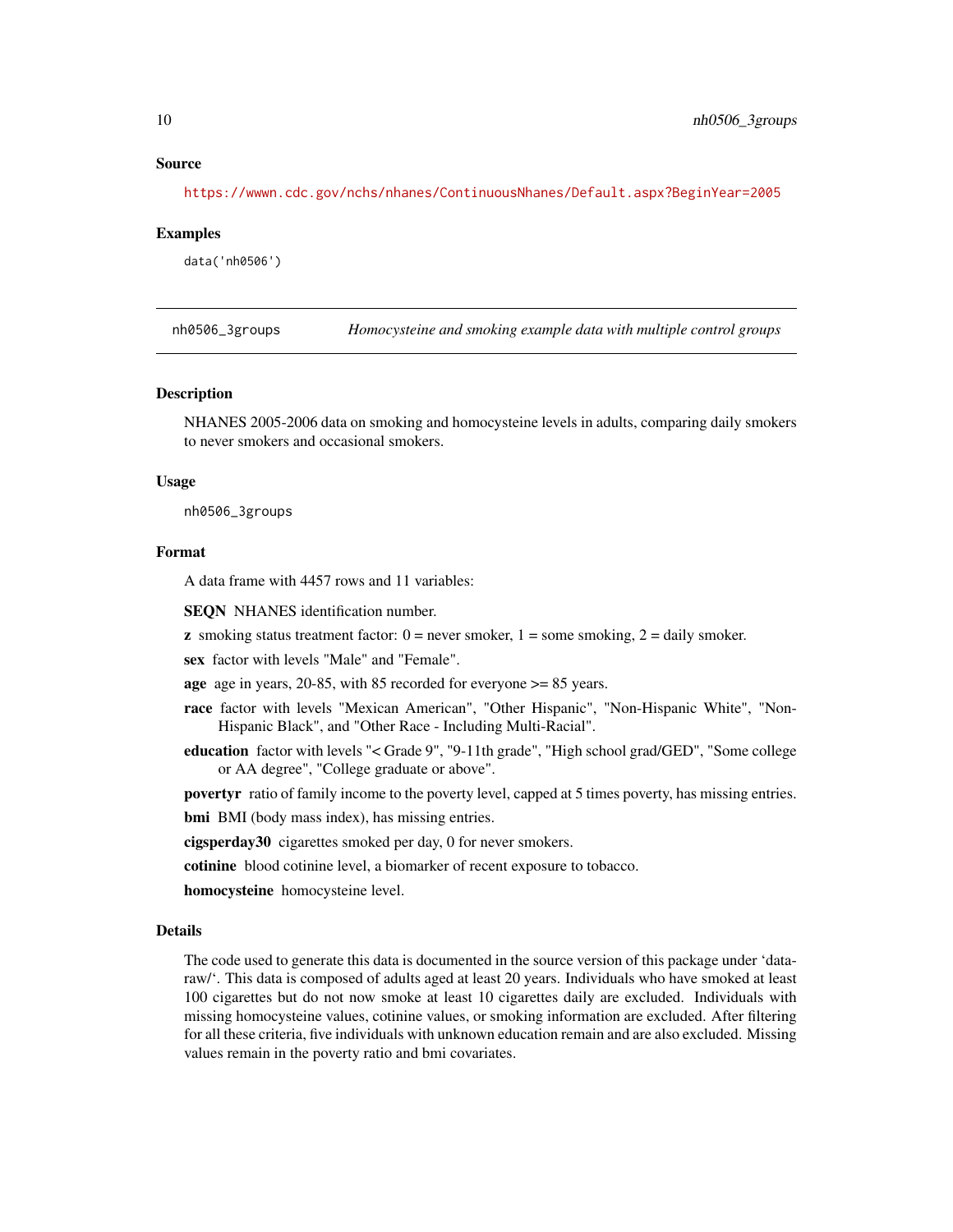#### <span id="page-10-0"></span>optimize\_controls 11

#### Source

<https://wwwn.cdc.gov/nchs/nhanes/ContinuousNhanes/Default.aspx?BeginYear=2005>

#### Examples

```
data('nh0506_3groups')
```
<span id="page-10-1"></span>optimize\_controls *Select control units that optimize covariate balance*

#### Description

Select control units within strata that optimize covariate balance. Uses randomized rounding of a linear program or a mixed integer linear program.

#### Usage

```
optimize_controls(
  z,
 X,
  st,
  importances = NULL,
  treated = 1,
  ratio = NULL,
  q_s = NULL,treated_star = NULL,
  q_star_s = NULL,
 weight_star = 1,
  integer = FALSE,
  solver = "Rglpk",
  seed = NULL,
  runs = 1,
  time_limit = Inf,
  threads = 1,
  correct_sizes = TRUE,
  low_memory = FALSE
```
#### )

#### Arguments

z a factor with the ith entry equal to the treatment of unit i.

X a matrix or data frame containing constraints in the columns. The number of rows should equal the length of z. Balance is achieved when a constraint sums to 0, such that numbers closer to 0 are better. When a constraint does not apply to a particular unit, the entry should be NA. This should typically be generated using [generate\\_constraints\(](#page-4-1)).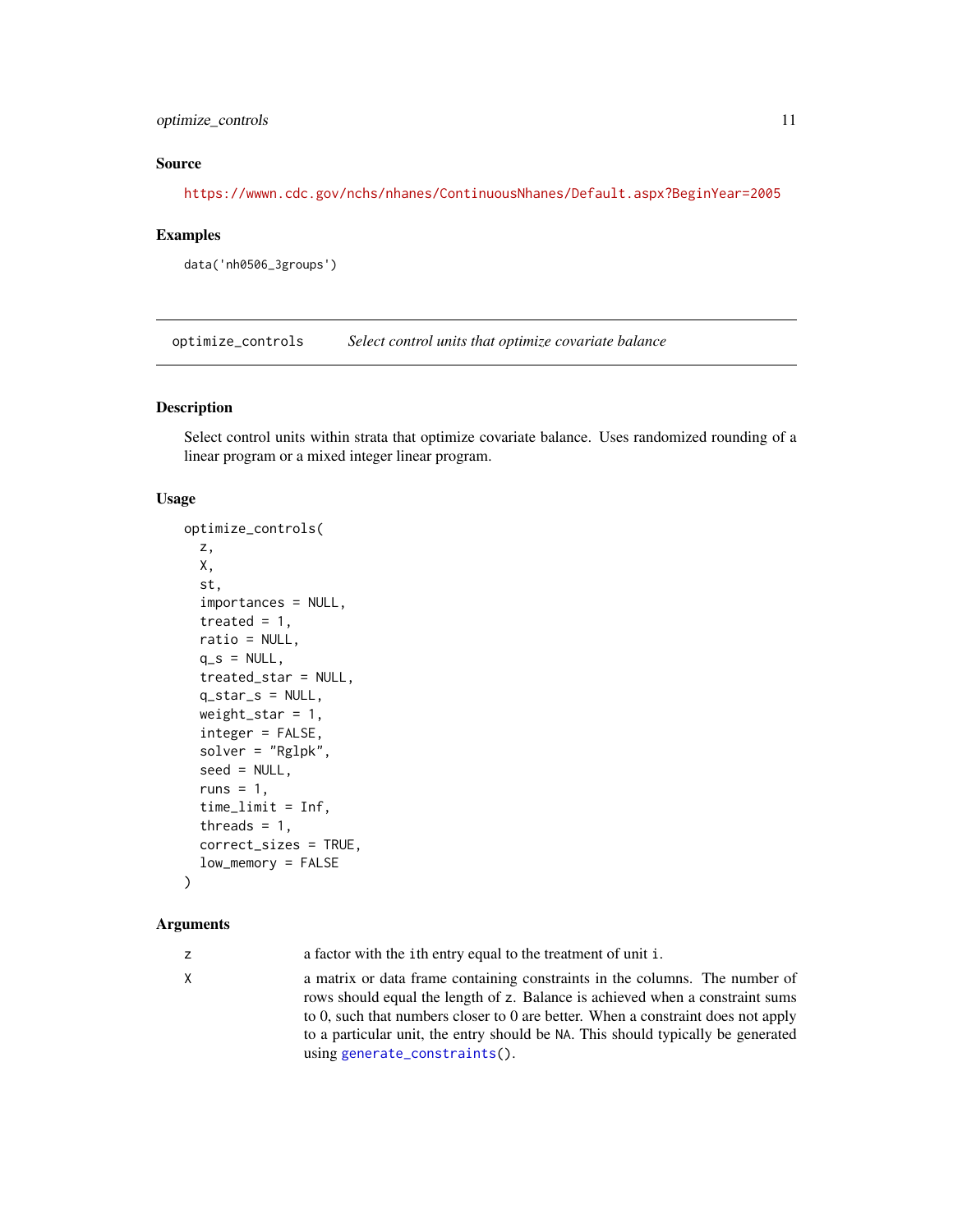<span id="page-11-0"></span>

| st           | a stratum vector with the ith entry equal to the stratum of unit i. This should<br>have the same order of units and length as z.                                                                                                                                                                                                                                                                                                                                                                                                                             |
|--------------|--------------------------------------------------------------------------------------------------------------------------------------------------------------------------------------------------------------------------------------------------------------------------------------------------------------------------------------------------------------------------------------------------------------------------------------------------------------------------------------------------------------------------------------------------------------|
| importances  | a vector with length equal to the number of constraints or columns in X. This<br>can be generated using generate_constraints() and each nonnegative value<br>denotes how much to prioritize each constraint, with the default being 1 for all<br>constraints.                                                                                                                                                                                                                                                                                                |
| treated      | which treatment value should be considered the treated units. This must be one<br>of the values of z.                                                                                                                                                                                                                                                                                                                                                                                                                                                        |
| ratio        | a numeric or vector specifying the desired ratio of controls to 'treated' in each<br>stratum. If there is one control group and all treated units should be included,<br>this can be a numeric. Otherwise, this should be a vector with one entry per<br>treatment group, in the same order as the levels of z, including the treated level.<br>If NULL, q_s should be specified.                                                                                                                                                                            |
| $q_s$        | a named vector or matrix indicating how many units are to be selected from each<br>stratum. If there is one control group and all treated units are desired, this can<br>be a vector; otherwise, this should have one row per treatment group, where the<br>order of the rows matches the order of the levels of z, including the treated level.<br>If NULL, ratio should be specified. If both are specified, q_s will take priority.<br>Typically, if the desired ratio is not feasible for every stratum, q_s should be<br>generated using generate_qs(). |
| treated_star | which treatment value should be considered the treated units for the supplemen-<br>tal comparison. This must be one of the values of z. If multiple supplemental<br>comparisons are desired, this should be a vector with one entry per supplemental<br>comparison.                                                                                                                                                                                                                                                                                          |
| q_star_s     | a named vector or matrix, indicating how many supplemental units are to be se-<br>lected from each stratum. The matrix should have one row per treatment group,<br>where the order of the rows matches the order of the levels of z, including the<br>treated level. If multiple supplemental comparisons are desired, this should be a<br>list with one entry per supplemental comparison.                                                                                                                                                                  |
| weight_star  | a numeric stating how much to prioritize balance between the supplemental units<br>as compared to balance between the main units. If multiple supplemental com-<br>parisons are desired, this should be a vector with one entry per supplemental<br>comparison.                                                                                                                                                                                                                                                                                              |
| integer      | a logical stating whether to use a mixed integer programming solver instead of<br>randomized rounding. Default is FALSE.                                                                                                                                                                                                                                                                                                                                                                                                                                     |
| solver       | a character stating which solver to use to run the linear program. Options are<br>"Rglpk" (default) or "gurobi". You must have the 'gurobi' package installed to<br>use the "gurobi" option. If available, this is the recommended solver.                                                                                                                                                                                                                                                                                                                   |
| seed         | the seed to use when doing the randomized rounding of the linear program. This<br>will allow results to be reproduced if desired. The default is NULL, which will<br>choose a random seed to use and return.                                                                                                                                                                                                                                                                                                                                                 |
| runs         | the number of times to run randomized rounding of the linear solution. The<br>objective values of all runs will be reported, but the detailed results will only be<br>reported for the run with the lowest objective value. The default is 1.                                                                                                                                                                                                                                                                                                                |
| time_limit   | numeric stating maximum amount of seconds for which the program is allowed<br>to run before aborting. Default is Inf for no time limit.                                                                                                                                                                                                                                                                                                                                                                                                                      |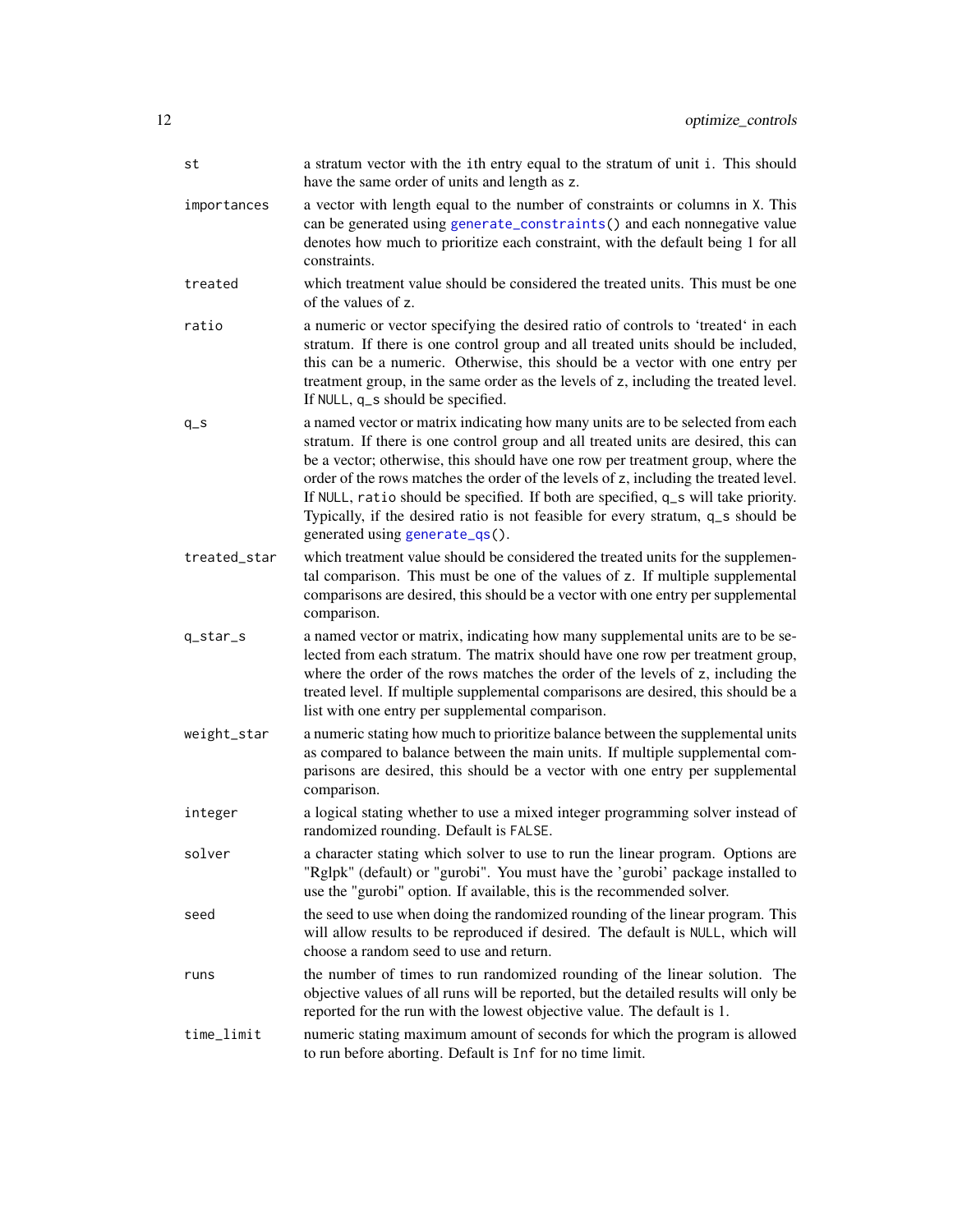<span id="page-12-0"></span>

| threads       | The maximum number of threads that should be used. This is only applicable if<br>$solver = 'gurobi'.$                                                                                                                                                                 |
|---------------|-----------------------------------------------------------------------------------------------------------------------------------------------------------------------------------------------------------------------------------------------------------------------|
| correct_sizes | boolean stating whether the desired sample sizes should be exactly correct (if<br>correct_sizes = TRUE) or only need to be correct in expectation. For multiple<br>comparisons, sample sizes may only be correct in expectation.                                      |
| $low\_memory$ | boolean stating whether some outputs should not be included due to the scale<br>of the problem being too large compared to memory space. If TRUE, eps and<br>eps_star will not be reported. Imbalances can be computed post hoc using the<br>check_balance() instead. |

#### Value

List containing:

objective objective value of the randomized rounding or mixed integer linear program solution.

- objective\_wo\_importances objective value of the randomized rounding or mixed integer linear program solution not weighted by the variable importances.
- eps the amount of imbalance obtained in each constraint from the linear program. The row names specify the covariate, the population of interest, and, if there are more than two comparison groups, which groups are being compared.
- eps\_star same as eps but for the supplemental units instead of the units in the main comparison. If there are multiple supplemental comparisons, this is a list. If there are none, this is NULL.
- importances the importance of each on the balance constraints.
- weight\_star the importance of balancing in the supplemental comparison relative to the main comparison. If there are multiple supplemental comparisons, this is a vector. If there are none, this is NULL.
- selected whether each unit was selected for the main comparison.
- selected\_star whether each unit was selected for the supplement. If there are multiple supplemental comparisons, this is a list. If there are none, this is NULL.
- pr the linear program weight assigned to each unit for the main comparison.
- pr\_star the linear program weight assigned to each unit for the supplement. If there are multiple supplemental comparisons, this is a list. If there are none, this is NULL.
- rrdetails A list containing:
	- seed the seed used before commencing the random sampling.
	- run\_objectives the objective values for each run of randomized rounding.
	- run\_objectives\_wo\_importances the objective values for each run of randomized rounding, not scaled by constraint importances.
- lpdetails the full return of the function [Rglpk\\_solve\\_LP\(](#page-0-0)) or gurobi() plus information about the epsilons and objective values for the linear program solution.

#### Examples

data('nh0506')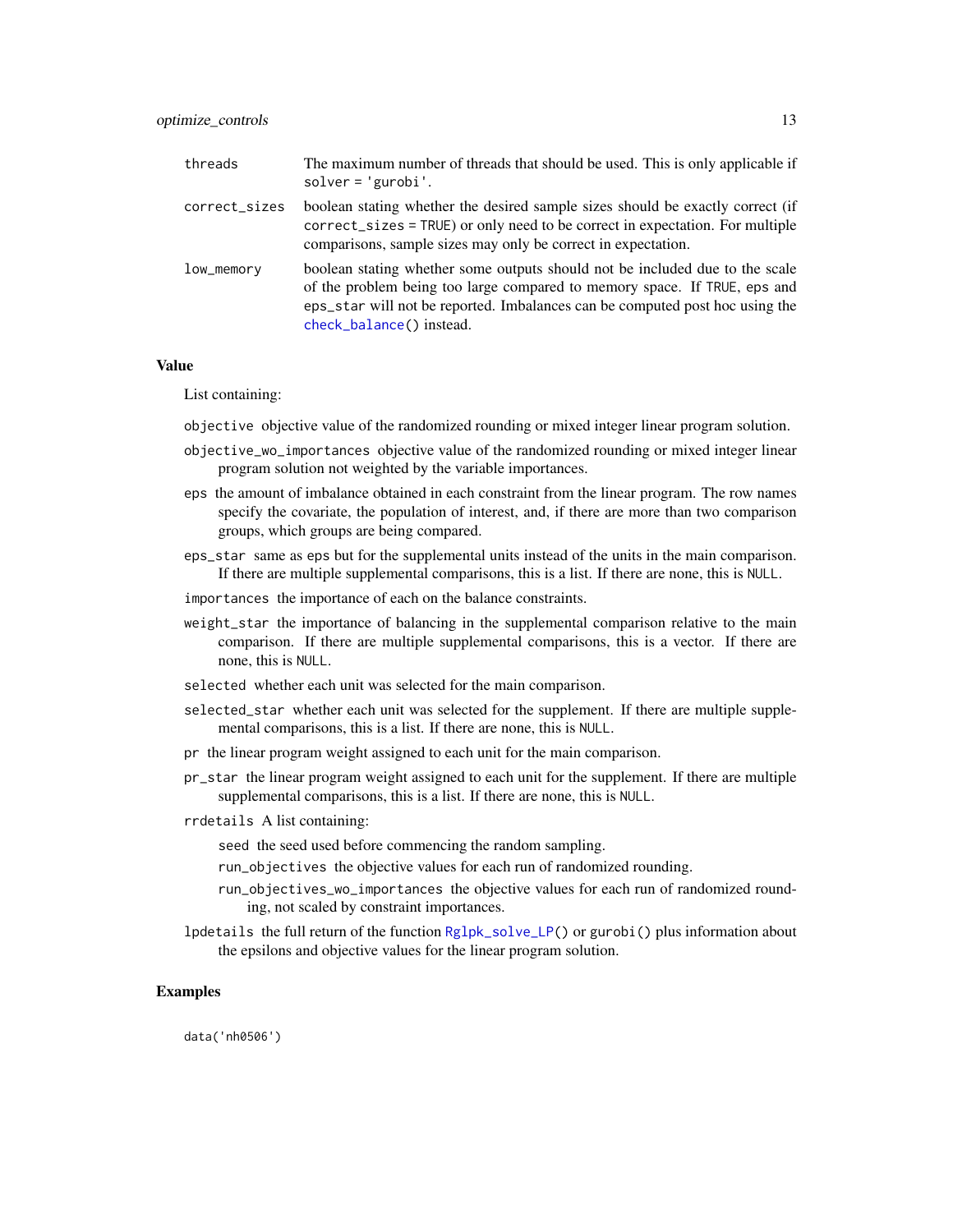```
# Create strata
age_cat <- cut(nh0506$age,
               breaks = c(19, 39, 50, 85),
               labels = c('< 40 years', '40 - 50 years', '> 50 years'))
strata <- age_cat : nh0506$sex
# Balance age, race, education, poverty ratio, and bmi both across and within the levels of strata
constraints <- generate_constraints(
             balance_formulas = list(age + race + education + povertyr + bmi \sim 1 + strata),
                 z = nh0506$z,
                 data = nh0506)
# Choose one control for every treated unit in each stratum,
# balancing the covariates as described by the constraints
results <- optimize_controls(z = nh0506$z,
                             X = constraints$X,
                             st = strata,
                             importances = constraints$importances,
                              ratio = 1)
# If you want to use a ratio that's not feasible,
# you can supply a vector of the desired number of controls per stratum, q_s,
# typically generated by creating a distance matrix between strata and using
# generate_qs():
## Not run:
age\_dist \leq \text{matrix(data = c(0, 1, 2, 1, 0, 1, 2, 1, 0)}nrow = 3,
                   byrow = TRUE,
                   dimnames = list(levels(age_cat), levels(age_cat)))
sex\_dist \leftarrow matrix(data = c(0, 1, 1, 0),nrow = 2,
                   dimnames = list(levels(nh0506$sex), levels(nh0506$sex)))
strata_dist <- create_dist_matrix(age_dist, sex_dist)
qs <- generate_qs(z = nh0506$z,
                  st = strata,
                  ratio = 2.5,
                  max\_ratio = 2.6,
                  max\_extra\_s = 0,
                  strata_dist = strata_dist)
results <- optimize_controls(z = nh0506$z,
                             X = constraints$X,
                             st = strata,
                             importances = constraints$importances,
                             q_s = qs
```
## End(Not run)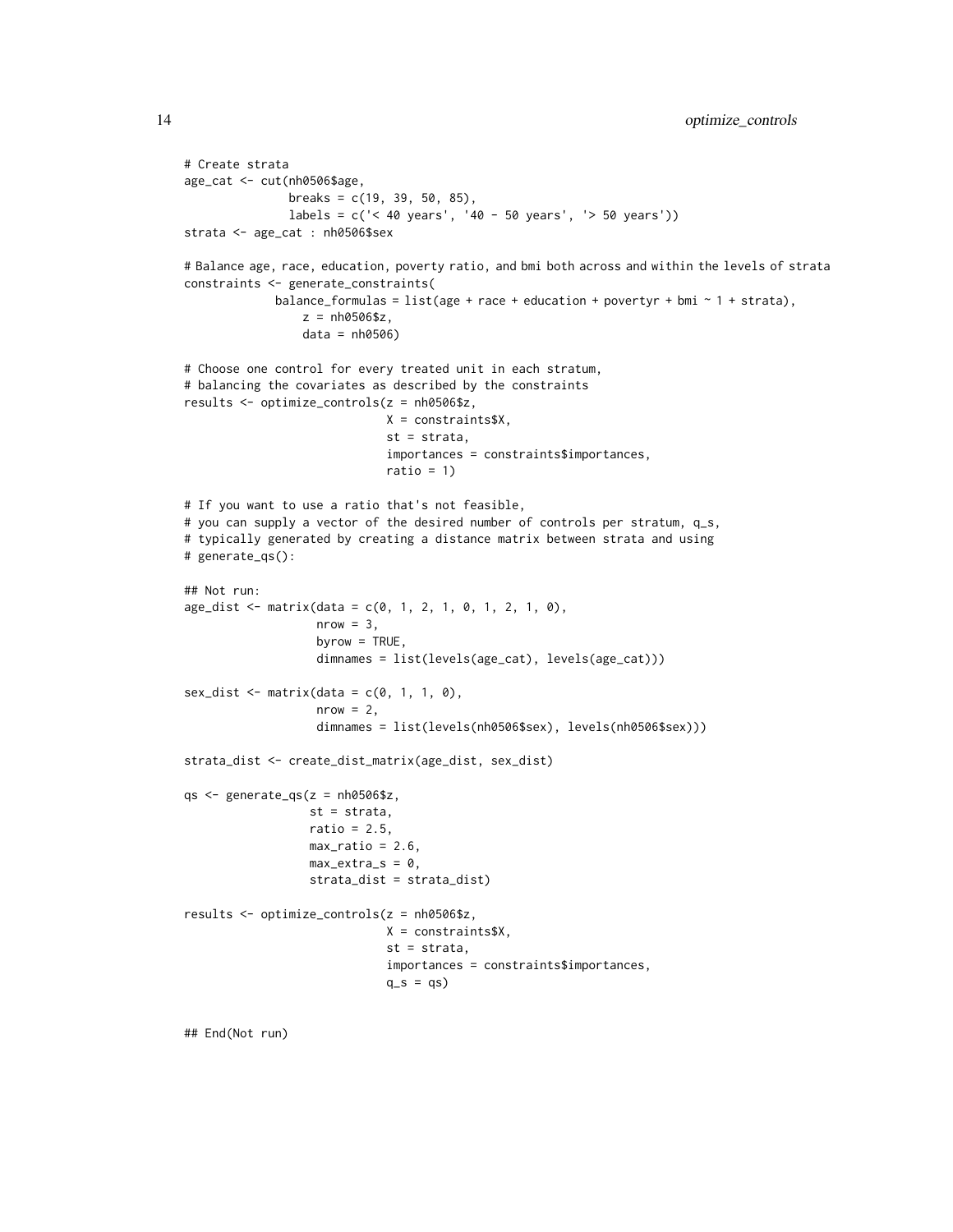#### <span id="page-14-0"></span>stand 15

```
# We can also have multiple treatment and control groups,
# as well as multiple simultaneous comparisons:
## Not run:
data('nh0506_3groups')
strata2 <- cut(nh0506_3groups$age, breaks = c(19, 39, 50, 85),
             labels = c('< 40 years', '40 - 50 years', '> 50 years'))
constraints2 <- generate_constraints(
 balance_formulas = list(age + race + education + povertyr + bmi + sex \sim 1 + strata2),
 z = nh0506_3groups$z,
 data = nh0506_3groups,
 treated = 'daily smoker')
q_star_s <- matrix(c(rep(table(nh0506_3groups$z, strata2)['some smoking', ] -
                           table(nh0506_3groups$z, strata2)['daily smoker', ], 2),
                     rep(0, 3), byrow = TRUE, nrow = 3,
                   dimnames = list(levels(nh0506_3groups$z), levels(strata2)))
results <- optimize_controls(z = nh0506_3groups$z,
                             X = constraints2$X,
                             importances = constraints2$importances,
                             st = strata2,
                             ratio = 1,
                             treated = 'daily smoker',
                             treated_star = 'some smoking',
                             q_star_s = q_star_s,
                             correct_sizes = FALSE)
```
## End(Not run)

<span id="page-14-1"></span>stand *Standardize covariate vector for balance constraint*

#### Description

This function is used by [generate\\_constraints\(](#page-4-1)) to standardize covariate vectors to become balance constraints. The function divides the covariate values by the treated or average group standard deviation (across strata).

#### Usage

```
stand(z, x, denom_variance = "treated", treated = 1, autogen_missing = 50)
```
#### Arguments

|   | a factor with the ith entry equal to the treatment of unit i.                                                                          |
|---|----------------------------------------------------------------------------------------------------------------------------------------|
| x | a covariate vector with ith entry equal to the covariate value of unit i. This<br>should have the same order of units and length as z. |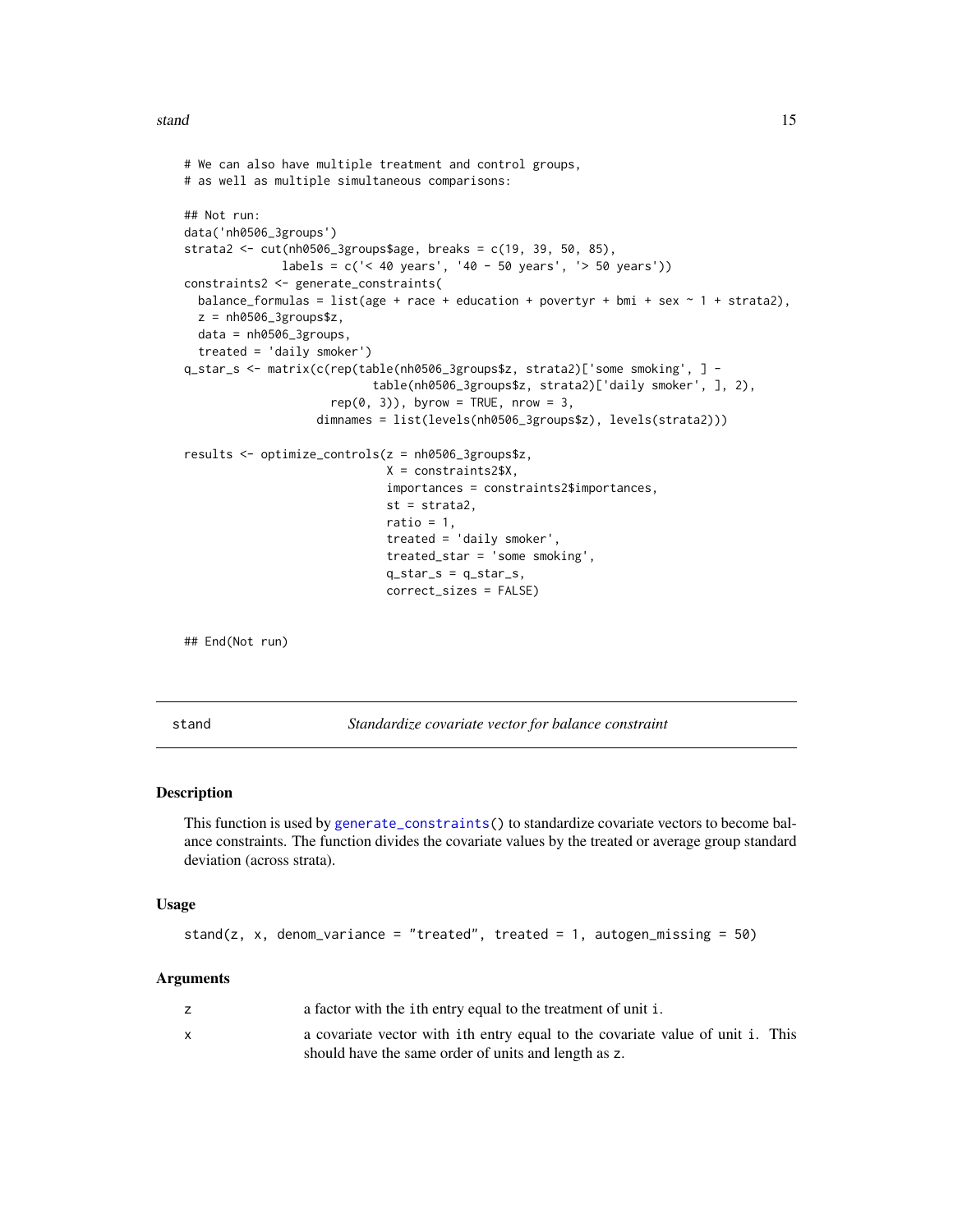| denom variance character stating what variance to use in the standardization: either the de- |
|----------------------------------------------------------------------------------------------|
| fault "treated", meaning the standardization will use the treated variance (across           |
| all strata), where the treated group is declared in the treated argument, or                 |
| "pooled", meaning the standardization will use the average of the variances of               |
| each treatment group.                                                                        |
|                                                                                              |

treated which treatment value should be considered the treated units. This must be one of the values of z.

autogen\_missing

whether to automatically generate missingness constraint and how heavily to prioritize it. Should be a numeric or NULL value. NULL indicates that a constraint to balance the rate of missingness (denoted by NA in x) should not be automatically generated. Note that this is not recommended unless the user has already accounted for missing values. If not NULL, autogen\_missing should be a numeric stating how heavily to prioritize generated missingness constraints over covariate constraint. The default is 50.

#### Value

A list with two components:

covariate a balance constraint for the standardized covariate values of all unites.

missingness a corresponding balance constraint for the rate of missingness if autogen\_missing not NULL, otherwise NULL.